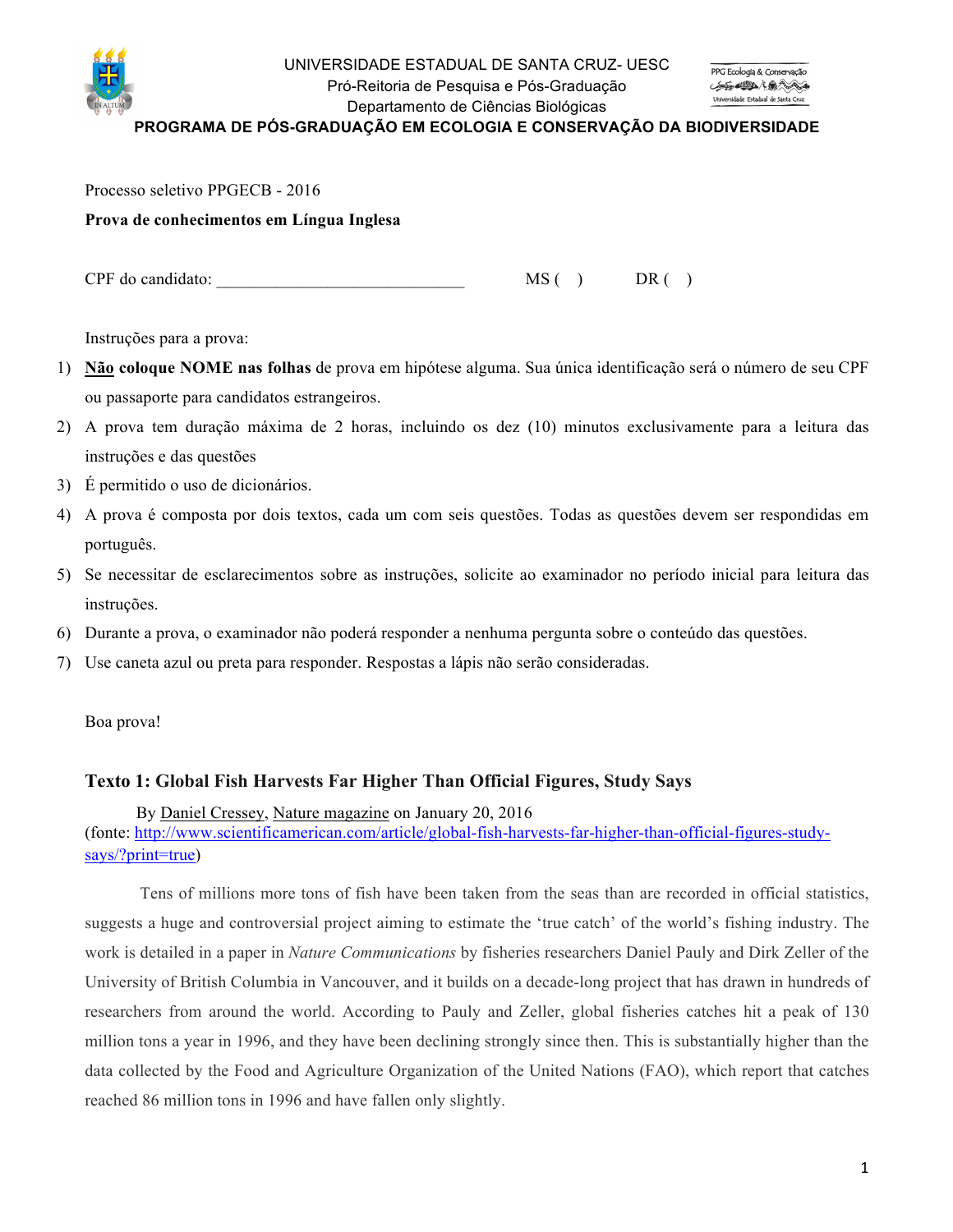

This decline is due at least in part to collapses in some fish stocks, says Pauly. The FAO numbers have long been the only estimate of how many tons of fish are caught at a global level. But "the FAO doesn't have a mandate to correct the data they get", Pauly told journalists during a conference call. This leaves the organization reliant mainly on the numbers submitted by member countries, he says, and "the countries have the bad habit to report only the data they see". This means that many official statistics do not account for a huge amount of the world's fisheries catch, such as that by small-scale and subsistence fisheries or fish thrown back as 'discards' species other than those being hunted.

To fill in the holes in official statistics, Pauly's team embarked on an epic project to supplement the official baseline data from member nations. This included using results from peer-reviewed research, interviews with local specialists and consumption information from population surveys. For example, one study has estimated that Senegal's catch is more than twice as large as the official FAO numbers. Some fisheries researchers, however, have questioned Pauly's catch-reconstruction methods. He has also engaged in a sometimes-heated debate about whether data from catches can shed light on the state of fish populations remaining in the ocean. Overall, however, Paul is happy to point to the simple message of the research: "The catch of the world is higher than reported."

In a statement, the FAO welcomed the paper, saying that "the idea of catch reconstructions has merit" and noting that the reconstruction work builds in part on FAO data. The FAO adds that it has some "technical reservations" about the trends identified, but "agrees with the basic conclusions of the paper: catch statistics (including estimates of additional sources of removals) can and should be improved, and this requires additional funding and international collaboration and country commitment".

*This article is reproduced with permission and was first published on January 19, 201*

#### Perguntas:

1. Segundo o texto, as estimativas oficiais de pesca estão corretas? Qual a diferença encontrada pelos autores?

2. Indique as diferenças entre as estimativas da FAO e a dos pesquisadores.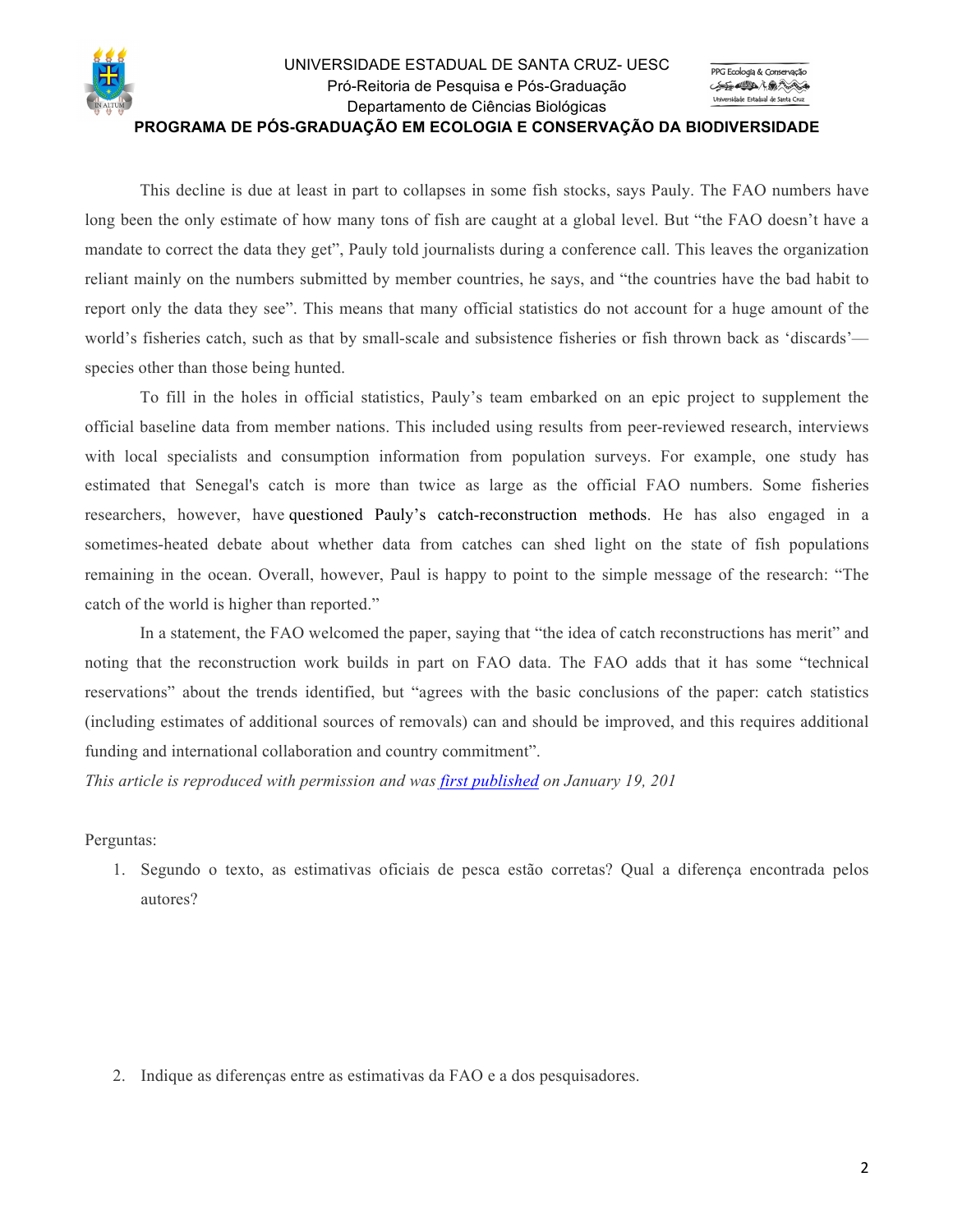

### UNIVERSIDADE ESTADUAL DE SANTA CRUZ- UESC Pró-Reitoria de Pesquisa e Pós-Graduação Departamento de Ciências Biológicas

**PROGRAMA DE PÓS-GRADUAÇÃO EM ECOLOGIA E CONSERVAÇÃO DA BIODIVERSIDADE**

3. Quais as razões apontadas para esta diferença nas estimativas?

4. Qual a razão para a queda na atividade de pesca, segundo os autores?

5. Que tipos de dados foram usados por Pauly e Zeller para levantar a "pesca real"?

6. Quais os comentários da agencia oficial (FAO) sobre os resultados do artigo?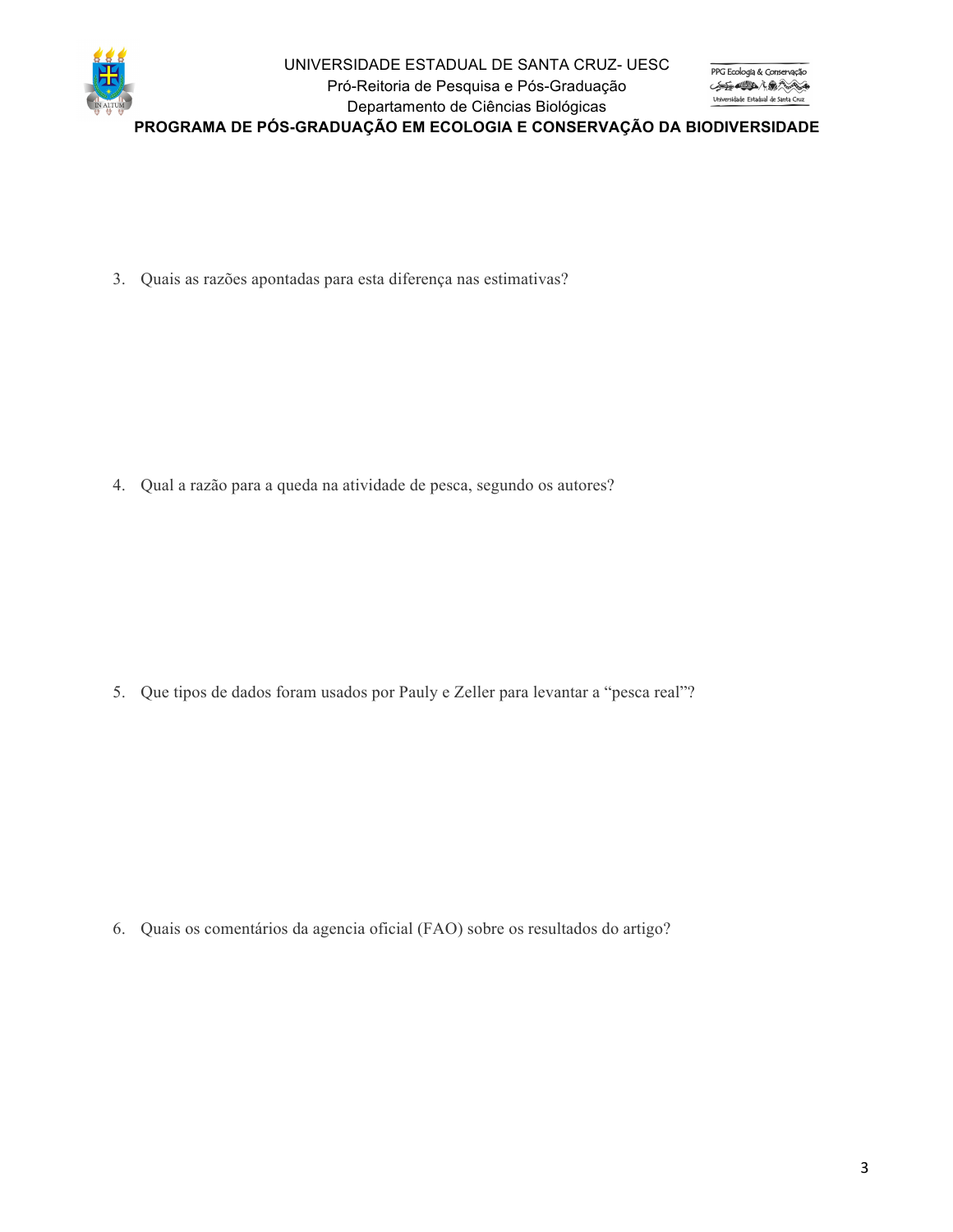

# **Texto 2:A Garden Grows in Space: First Zinnias Bloom, to an Astronaut's Delight**

*NASA's Veggie program takes a big step forward in its goal to learn how to grow more complicated plants in space* By Sarah Lewin, Nature magazine on January 20, 2016 (fonte: http://www.scientificamerican.com/article/a-garden-grows-in-space-first-zinnias-bloom-to-an-astronaut-sdelight/?print=true)

Zinnias have opened their pretty petals for the first time on the International Space Station, and NASA astronaut Scott Kelly couldn't be prouder. The zinnias, grown as part of the Veggie program, have had a rough path: They battled excessive water, overdrying and even enterprising mold before beginning to recover in early January.

To better balance conditions for the zinnias, NASA named Kelly an autonomous gardener (or "commander" of Veggie) on Christmas Eve, so he could independently decide when the plants needed to be watered or tended to instead of waiting for directives from Earth. It looks like that hard work has paid off, with new photos of the zinnia's first vivid orangey-yellow bloom. Earlier this year, the space station crew grew romaine lettuce (and snacked on it, while their cosmonaut colleagues were on a spacewalk), but the zinnias are a stride forward because they are more challenging to grow, with more exacting environmental requirements.

"The zinnia plant is very different from lettuce," Trent Smith, Veggie project manager, said in a statement. "It is more sensitive to environmental parameters and light characteristics. It has a longer growth duration between 60 and 80 days. Thus, it is a more difficult plant to grow, and allowing it to flower, along with the longer growth duration, makes it a good precursor to a tomato plant."

Many plants have been grown in space—including sunflowers, in 2012—but the Veggie program aims to learn about how to grow a complicated plant through its entire life cycle and overcome the hurdles on the way. Once they conquer zinnias, astronauts might be able to grow other flowering plants, like tomatoes, that could tide astronauts over on long journeys, NASA officials said in the statement. But for now, the astronauts can come together to marvel at those zinnias growing far from home. Kelly is joined by NASA astronaut Tim Kopra and European Space Agency astronaut Tim Peake, along with cosmonauts Mikhail Kornienko, Sergey Volkov and Yuri Malenchenko. Along with Kornienko, Kelly will end his yearlong stay on the space station in March.

Perguntas:

1. Aonde as zinnias do texto estão sendo cultivadas?